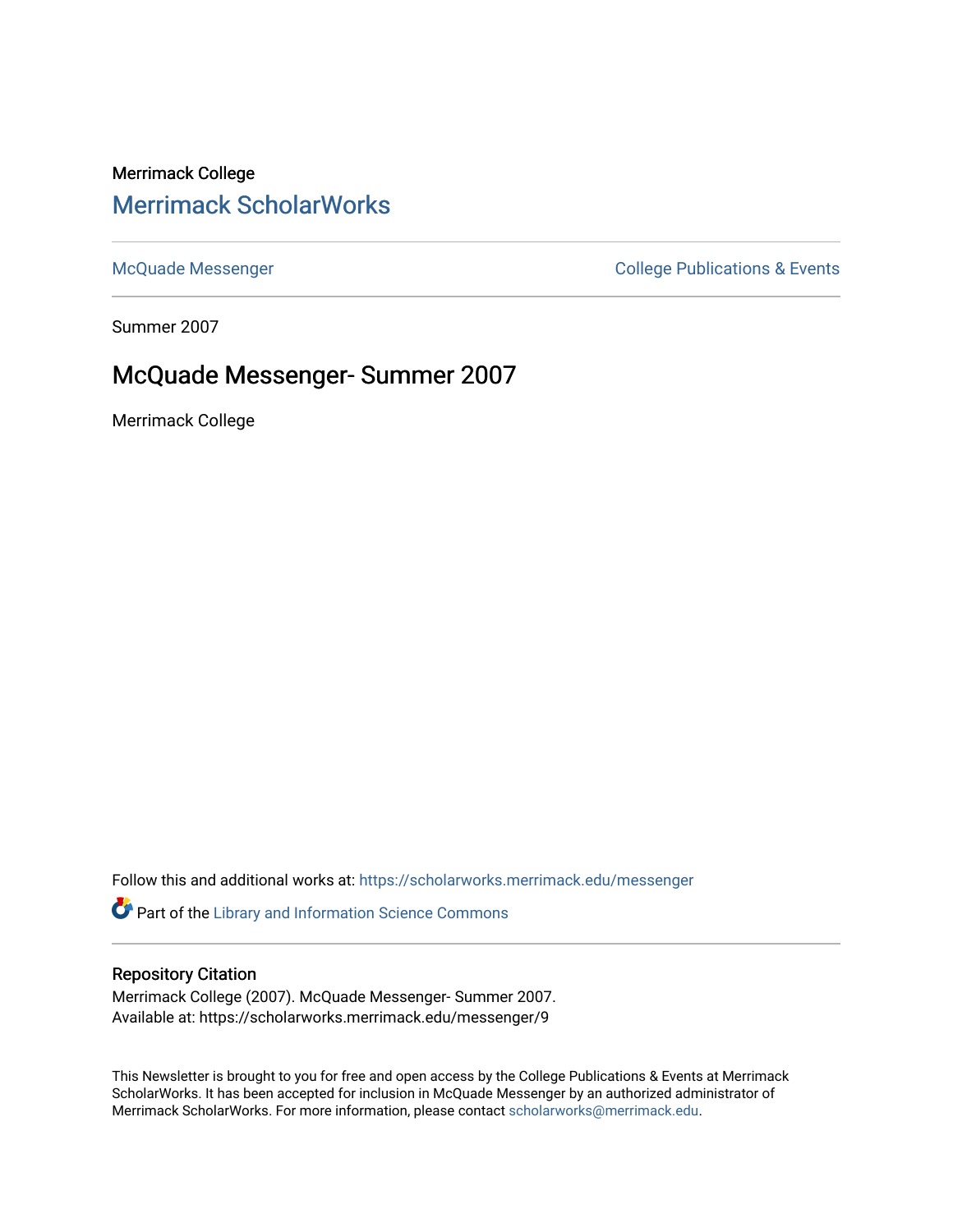

#### **From the Director's Desk**

This is the time of year when we try to assess our progress over the past academic year. I'm pleased to report we've had many successes.

In our September 2006 newsletter, I outlined changes at the Library to address issues raised in our 2006 LibQUAL+ survey. "Library As Place" was our biggest concern and I'm happy to report that our 2006-2007 building usage statistics indicate a **40% increase** over last year. I would attribute this success to two particular projects:

First, our marketing plan, [Meet Me @ McQuade,](http://www.noblenet.org/merrimack/meetme.htm) was met with enthusiastic response and increased awareness of the library as a place to be. Everyone enjoyed our posters, social nights, and contests.

Second, modest furniture changes and painted walls made the environment more appealing and comfortable. The use of the second floor atrium area for group study more than doubled this year.

Another positive sign that our plan is working is the **26%** increase in circulation of library items this year. 16% more items were checked out to faculty and staff and 22% more items to students. I don't know for sure, but I think creating a New Book Display in the foyer helped.

The most exciting ongoing project that began this academic year is the College's capital campaign, which will focus on the library. This initiative will transform McQuade Library. I applaud President Santagati, Vice President Chuck Mollor and all of our colleagues in Institutional Advancement for their work on our behalf.

The semester isn't over and we'll be working throughout the summer. Read on and remember to Meet Me @ McQuade!

*~ Barbara Lachance*



| Thanks, Laura! | <b>What's New on Our Website</b> |
|----------------|----------------------------------|
|                |                                  |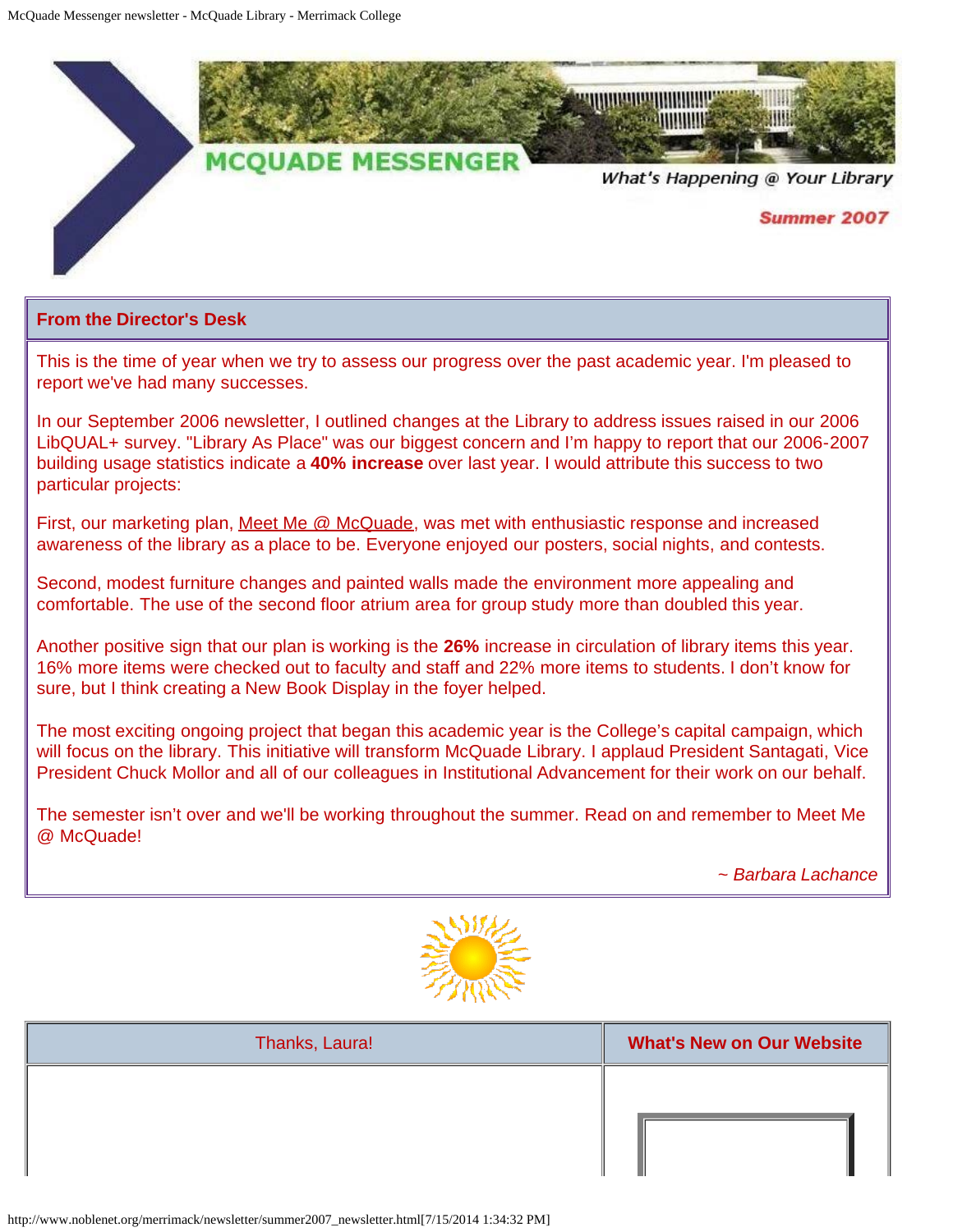

Student Laura Pallone is pictured above with her READ poster.

Laura entered this clever, colorful poster in our Meet Me @ McQuade poster contest.

Her poster can now be seen throughout the library and serves as our April READ poster.

### **New Booklists**

**[Sweatshops](http://www.noblenet.org/merrimack/booklists/sweatshops.htm)** 

[Radio Frequency Identification Systems \(RFID\)](http://www.noblenet.org/merrimack/booklists/rfidapr07.htm)



To learn more about this service, visit our help page [here.](http://www.noblenet.org/merrimack/IMus.htm)



#### **Library Donation in Remembrance of Martha Wright**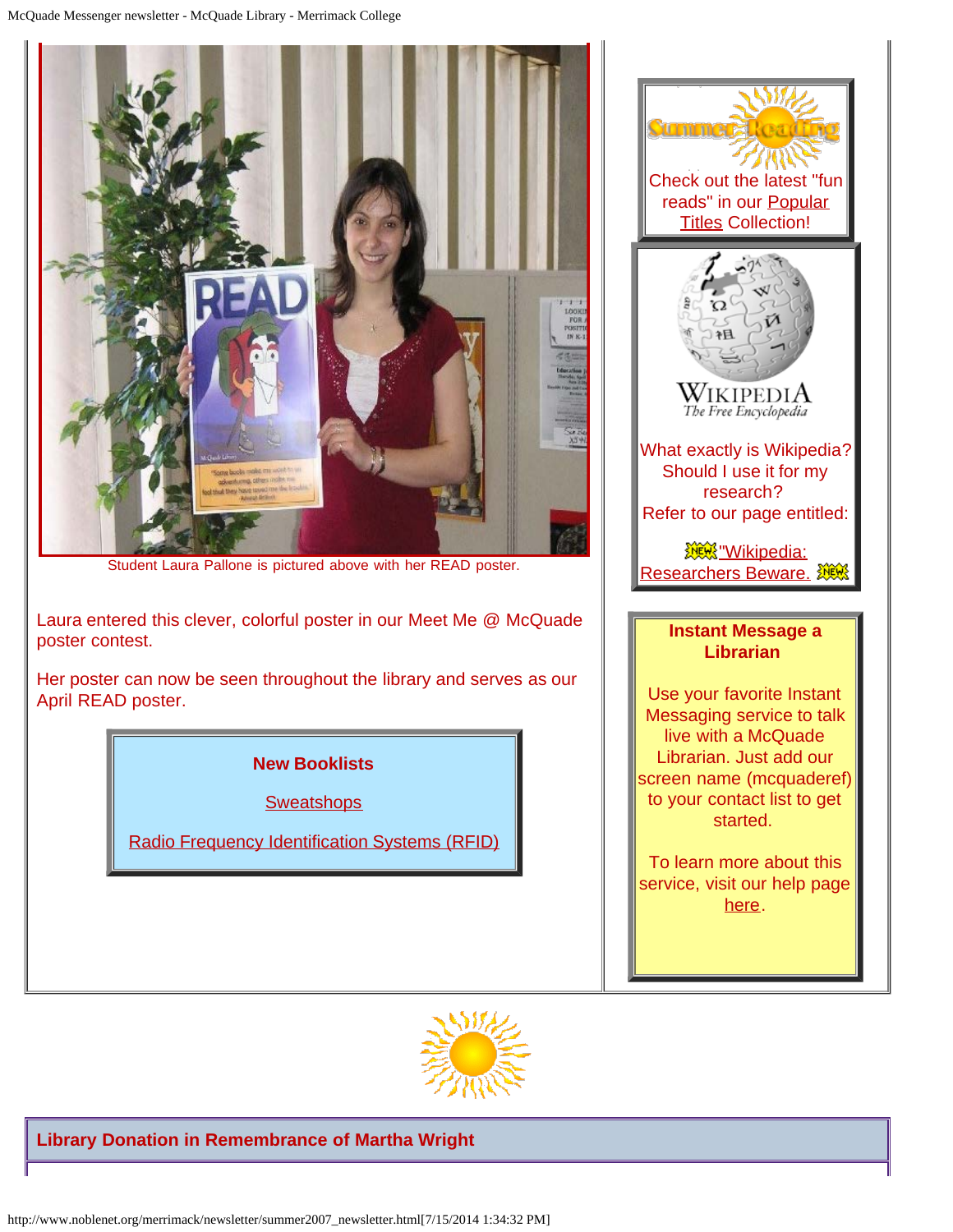McQuade Library received a donation from the [Merrimack College Federal Credit Union](http://www.merrimack.edu/generator.php?id=2506) from the proceeds of this year's raffle in memory of Martha Wright. Martha, a beloved employee of the MCFCU, passed away this past year after a long battle with cancer.

Martha had a particular interest in children who are meeting the challenges of disability, as well as the benefits that animals and pets bring to the lives of these children.

Merrimack College offers a graduate program called: Master's as a Teacher of Students with Moderate Disabilities PreK-8. McQuade Library has an [Educational Resources Collection \(ERC\)](http://www.noblenet.org/merrimack/ERC/ERChome.htm) that provides resources to support our teacher preparation programs and is open to professional educators in the wider community. The ERC contains materials that teachers use in the classroom for unit development and curriculum planning. It also houses children's literature and special education materials.

Martha's interest in children with special needs, as well as the therapeutic and service use of animals, fits perfectly with the mission of the ERC. To honor Martha's memory, books and DVD's will be added to the Educational Resources Collection dealing with these themes.



### **Quiet Study Area During Finals**



As you prepare for finals, remember that McQuade Library has a designated Silent Study area: the Periodicals Room.

Talking and cell phone use is strictly prohibited in this area. During finals week, Library staff members will try to control noise in the building as much as possible.

If you have problems studying due to disruptive activity or noise, please report it to the Circulation Desk or Reference Desk on the first floor.

The entire McQuade Library staff wishes all students the best of luck during finals!



### **Your Future Begins @ McQuade**

As the Head of Circulation, I have the privilege of supervising over 19 student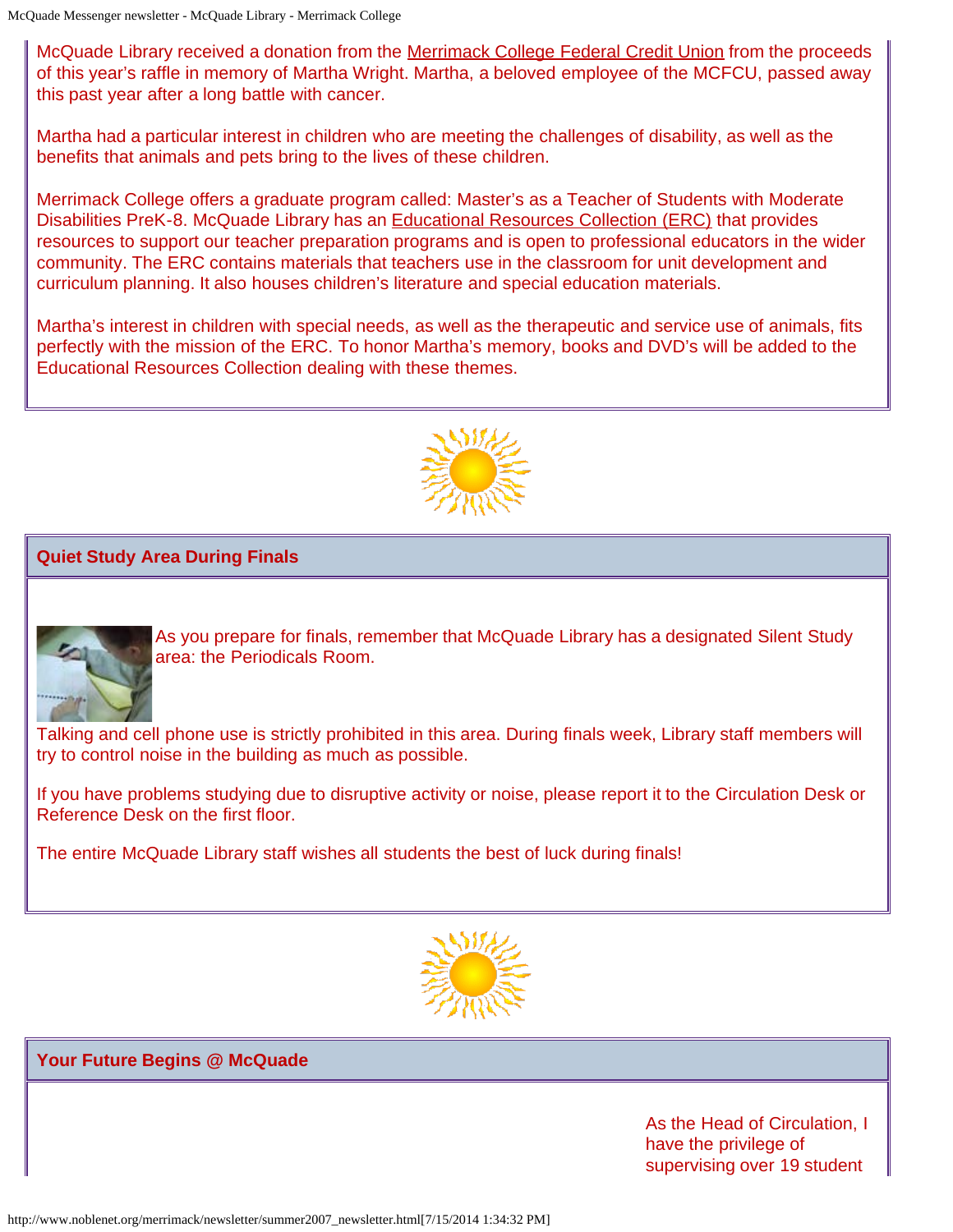

workers. This year 6 circulation students are graduating. Some of these students are the first class that I have been working with for all four of their years at Merrimack College.

Two workers, Charlotte Smyth and Robert Hayes, were some of my first hires four years ago. I took an opportunity to get their reflections on working at McQuade.

Both Charlotte and Robert agreed that this is the best job on campus! Robert appreciated the fact that we have realistic expectations of

our student workers and realize that they are students first. Since they are both commuters, working at the library made them feel a part of the Merrimack College Community and allowed them to interact with other students, staff and faculty.

The positive changes in the library that they have witnessed over their four years include the addition of new furniture to make the library more inviting and conducive to group work, more library book displays, the library going wireless, and the addition of books on CD. They also mentioned the Meet Me  $@$ [McQuade](http://www.noblenet.org/merrimack/meetme.htm) marketing campaign.

Both Robert and Charlotte have been accepted into the [Graduate School of Library & Information Science](http://www.simmons.edu/gslis/) program at Simmons College in Boston. According to Charlotte, a career in libraries had not occurred to her until she started working at McQuade. Both Robert and Charlotte agree that working at the McQuade Library played a role in their academic successes here at Merrimack College. Whatever the future holds for Charlotte and Robert, we wish them much success.

*~ Chris Condon*



| <b>Another Successful Gallery Reception</b> | <b>New 2nd Floor Seating for Large Groups</b>                                                         |
|---------------------------------------------|-------------------------------------------------------------------------------------------------------|
|                                             | Last month, McQuade Library purchased 15 new,<br>colorful tables for \ the popular atrium area on the |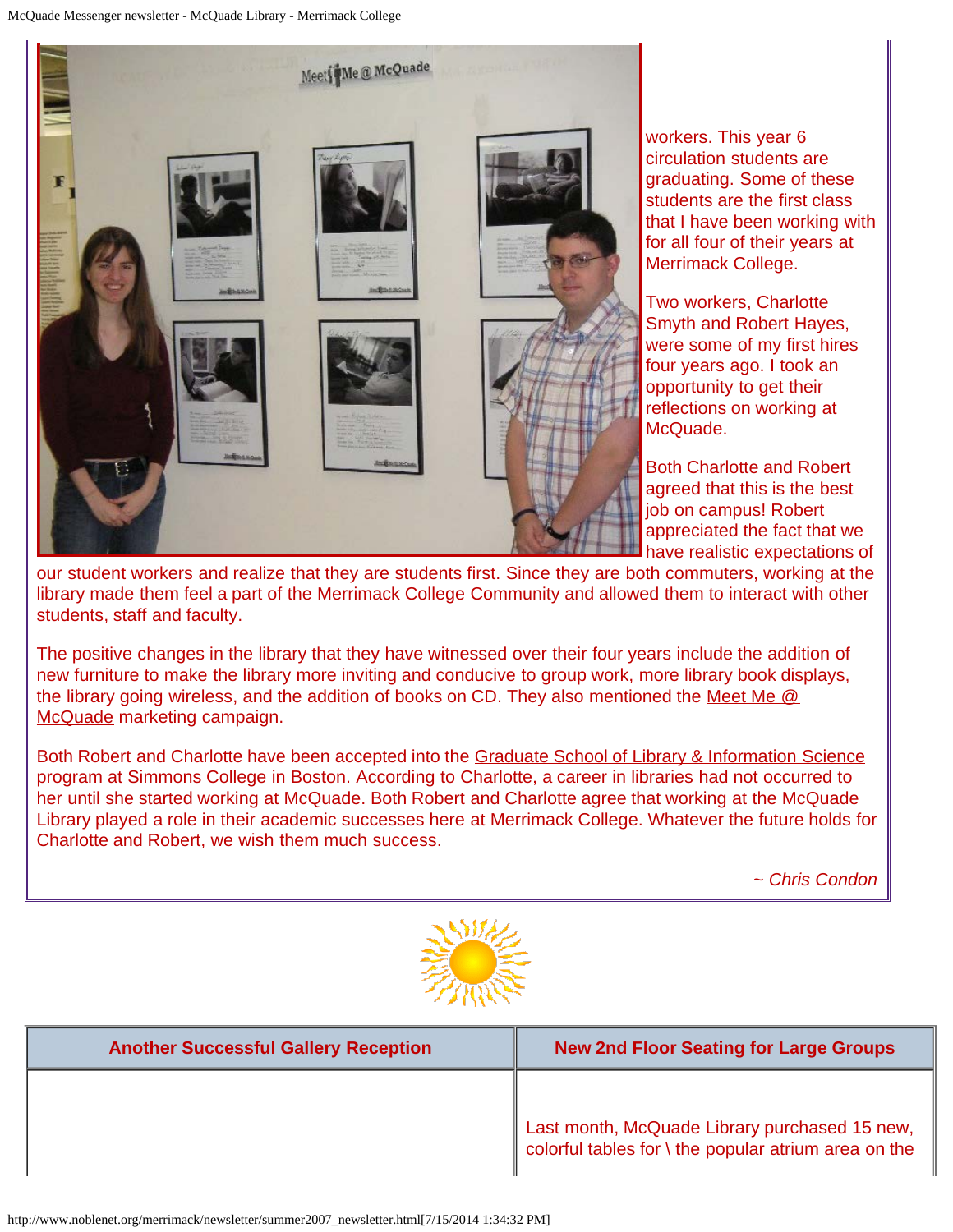

This popular exhibit features students' photographic work from [Kevin Salemme's](mailto:%20kevin.salemme@merrimack.edu) FA203 "Basic Photography" course, as well as work created in other Fine Arts Directed Studies.

This exhibit will run until the end of the month.

second floor.

Designed with wheels for easy mobility, the tables can easily accommodate groups of any size.

Students are encouraged to move and configure these interlocking tables any way they wish.

The library continues to reserve its three seminar rooms for group use.

The two rooms on the third floor comfortably accommodate up to eight students, while our newest seminar room located in the basement (to the left of the Media Center) can accommodate groups of twelve or more.

Please take advantage of these resources as the library continues to adapt to the growing need for spaces and furniture conducive to group work!